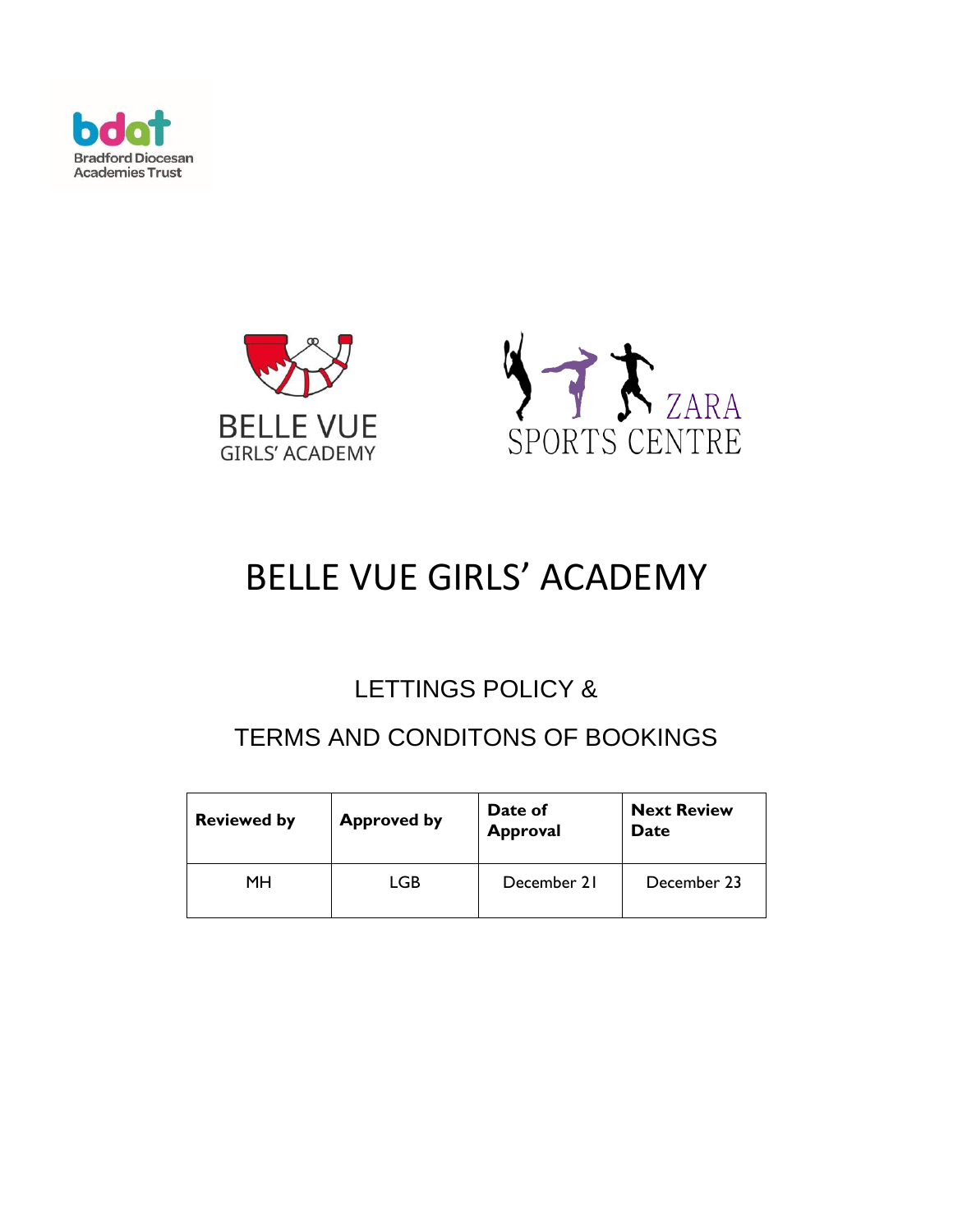# **TERMS AND CONDITIONS OF BOOKINGS**

#### **1. Interpretation**

In this contract the following words have the following meanings:

- "**the Facility**" means any internal and/or external areas with the Zara Sports Centre.
- "**the Hirer**" means the nominated and named person who signs this Contract (and includes any agent or person acting on behalf of the Hirer)
- **"the organisation"** here the named organisation with a membership and/or affiliation is also named in this Contract as the Hirer. That organisation shall also be considered the Hirer and shall be jointly and severally liable with the person who signs this Contract.
- **"the social group"** here the group or body of persons with no membership or affiliation. The group nominates a designated lead person who is the controlling mind and also named in this Contract as the Hirer.
- "**the Academy**" means Belle Vue Girls' Academy.
- **"the Zara Staff"** the staff acting on behalf of the Academy and who are present at all bookings.

#### **2. Booking**

- Application for the use of any of the Zara facilities must be made by requesting a booking online.
- Where Belle Vue Girls' Academy hire or rent out Zara Sports Centre to organisations or individuals (for example to community groups, sports associations, and service providers to run community or extra-curricular activities) they will ensure that appropriate arrangements are in place to keep children safe.
- A Booking will only be confirmed upon receipt of a completed booking form and after receiving the following documentation if working directly with children:
	- o Risk Assessment for the activity
	- $\circ$  Enhanced DBS check (Inc barred list check if in regulated activity) for all staff working with the group/association
	- o Public Liability Insurance certificate
	- o Safeguarding Policy
	- o Equality Policy
	- o First Aid Qualification
	- o Relevant coaching and safeguarding certification
- All bookings will be subject to an annual review on the  $1<sup>st</sup>$  of April, priority will be given to existing bookings.
- The Sports Centre and Academy reserves the right to refuse any booking.
- The Sports Centre and Academy reserves the right to ask for references.

#### **3. Bookings Relationship**

By agreeing to these terms and conditions the Hirer is acknowledging that the Zara Sports Centre is the event hosts and not the event organisers.

The Hirer must ensure that a named responsible person will be present on the premises at all times during the period of use.

#### **4. Cancellation**

In the event that the Zara Sports Centre has to cancel a booking the Hirer will be informed as soon as possible.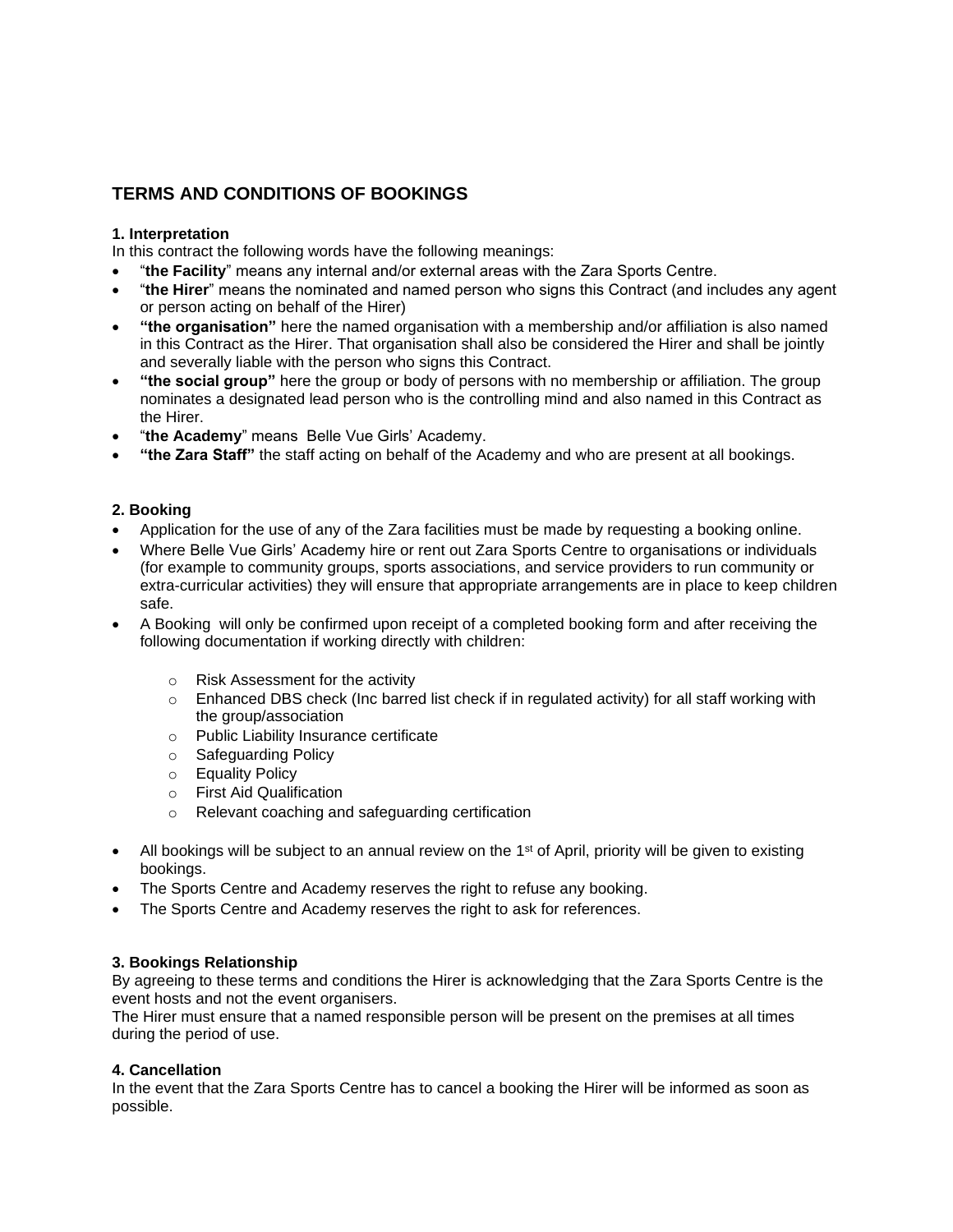The Zara staff may in their absolute discretion cancel the booking of facilities on any or all of the dates for which they are hired, for any reason including, but not limited to, the following reasons:

- 1. the Zara staff deciding to enter into a transfer of control agreement
- 2. repairs or alterations being carried out
- 3. Academy closure (permanent or temporary)
- 4. the premises being required for the Academy purposes or for an election or other public purposes
- 5. fire, flood, epidemic or other emergency
- 6. industrial dispute affecting the Academy
- 7. the receipt of a direction from the local education authority or its agent
- 8. an annual booking or event
- 9. breach of any of the provisions, terms or conditions of this contract by the Hirer
- 10. if in the opinion of the Zara Staff the financial position of the Hirer has become untenable e.g. the bankruptcy of an individual; or a company, entering into liquidation
- 11. likely or actual breach of the peace
- 12. any use or proposed use of the room, which the Zara Staff or Academy consider unsuitable

If the Zara staff cancels the hiring for any of the reasons set out at 2-7 above, the Hirer may claim repayment of any hire charge already paid, but in all other cases the Zara Sports Centre may retain the payment.

#### **The Hirer may cancel the letting by giving 3 days' notice at no cost. If less than 3 days' notice is received payment is due unless the venue can be re-let, or if at the discretion of the Academy the session(s) can be rearranged.**

#### **5. Assignment of the Contract**

This Contract is attributed to the Hirer acting on behalf of their relevant organisation or "social" group. The Hirer must not assign the Contract or sub-let the venue to any other named Hirer or organisation. The Hirer will, within reason, not exceed the agreed number of participants on any one occasion. Please contact the Zara Staff if you anticipate any chance of numbers or circumstances to ensure the facilities meet your requirements.

#### **6. Admission**

The Hirer must not admit to any of the facilities a greater number of persons than the number specified as the maximum occupancy for that Room or facility. Where a maximum occupancy is not specified, the Hirer must not allow the rooms to become overcrowded.

The Academy shall have the right to enter any of the facilities at any time, and/or to refuse to admit or readmit any person to the facilities.

#### **7. Times of Hire**

The times agreed for the hire of facilities must be strictly adhered to. If they are not, the Zara staff reserve the right: -

- 1. to cancel the right to use the facilities on any future date and retain payments made, and
- 2. to charge the Hirer for the additional time the facilities are used (1 hour minimum) at the rate per hour calculated according to the agreement, plus any additional costs incurred. Each part of one hour shall be charged as a full hour.

#### **A warning 5 minutes after the agreed finish time will be issued after which, where possible, the lights will be turned out.**

#### **8. Condition**

The Hirer shall keep the facilities clean and tidy and clear of rubbish and shall leave the same in a clean and tidy condition at the conclusion of each period of hire. If they are not**, the Zara staff reserve the right to charge an additional cleaning fee of £15.**

#### **9. Keeping Order etc.**

The Hirer is responsible for the preservation of good order at all times during the booking and in addition, will not cause or permit any unlawful or dangerous act.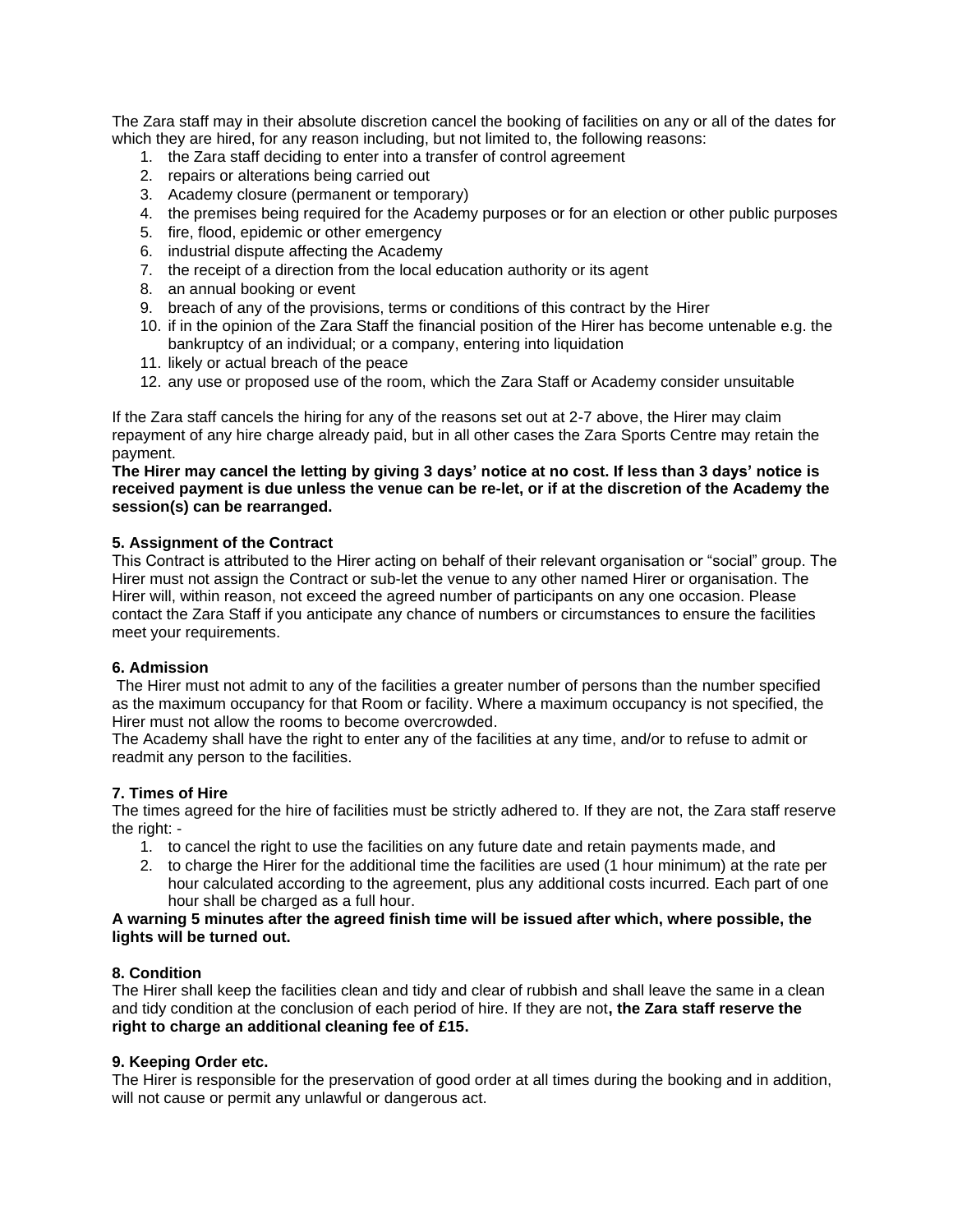# **10. Gangways, Exits and Fire Precautions**

The Hirer will ensure that all gangways' staircases and passages leading to or from the facilities are kept free of any obstructions (whether permanent or temporary).

All Fire Hydrants, hoses and fire appliances shall be kept ready for immediate use, and nothing shall be placed so as to interfere with or obstruct free use of them.

All exit doors shall be left unlocked and unobstructed and immediately available for exit during the whole of such time as the facilities are in use.

The User accepts that he/she should familiarise themselves with the position of telephones, escape routes, fire alarms and firefighting equipment and defibrillator. Notices regarding the procedures in relation to action in the event of fire should also be studied and the information disseminated. All safety regulations must be adhered to, e.g., fire exits must not be blocked, and the User is responsible for ensuring that nothing provided in the interests of health, safety or welfare is interfered with in any way.

# **11. Provision for Children**

A Booking will only be confirmed upon receipt of a completed booking form and after receiving the following documentation if working directly with children:

- o Risk Assessment for the activity
- $\circ$  Enhanced DBS check (Inc barred list check if in regulated activity) for all staff working with the group/association
- o Public Liability Insurance certificate
- o Safeguarding Policy
- o Equality Policy
- o First Aid Qualification
- o Relevant coaching and safeguarding certification

# **12. Provision of First Aid**

The Health and Safety (First Aid) Regulations 1981 do not require employers to provide first aid for members of the public.

It is the session/event organiser's responsibility to ensure the availability of medical, ambulance and firstaid assistance as appropriate for all those involved.

Employers are responsible for the provision of appropriate first-aid equipment, facilities and first-aid personnel in respect of their employees – this includes schools, as they are workplaces. Although the Regulations do not require employers to provide first aid for anyone else, HSE strongly encourages employers to consider non-employees when carrying out their first aid needs assessment and to make provision for them.

#### **We strongly recommend that your club always has at least one adult trained to administer First Aid.**

# **13. Equipment and Fittings**

The Hirer shall not without first obtaining written consent: -

- bring into the centre any furniture, fittings, temporary structures, equipment or inflammable materials
- exhibit any advertisements inside or outside the centre
- carry out or permit any works to any parts of the centre
- cause any nails, screws, or similar items to be driven into walls, floor or ceiling of any of the facilities or into any furniture fixture of fittings
- remove or alter any electrical wiring or fitting or fix or place any new electrical wiring or fitting
- Electrical equipment must carry a current PAT test label. The introduction of any equipment by the User must be authorised in advance in writing.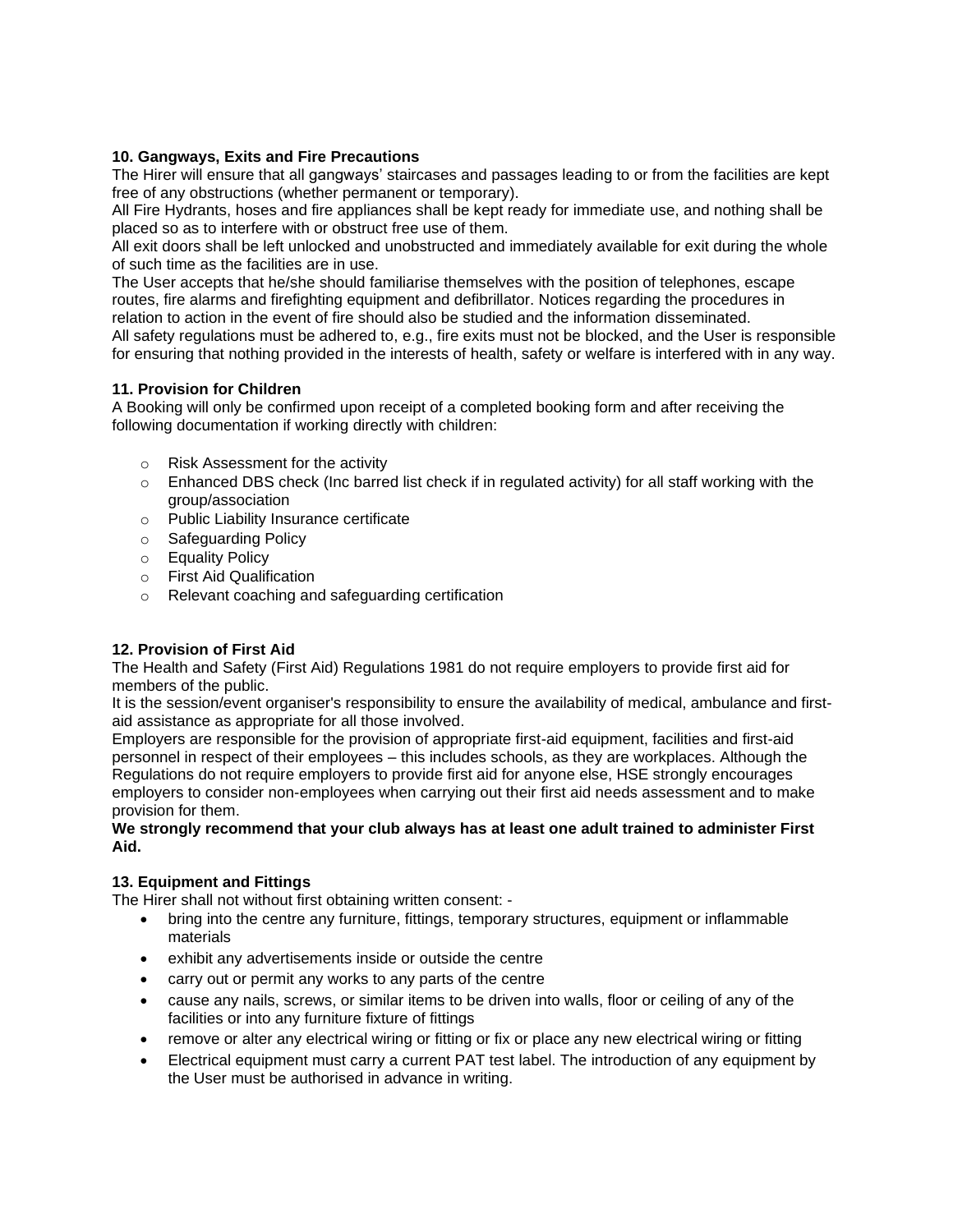#### **14. Licences**

It is the sole responsibility of the Hirer to ensure that all functions or activities are permissible and to obtain or ensure that all necessary licences have been obtained and any conditions observed. The Hirer must obtain the prior written consent of the Academy before making any applications for any licence(s). It shall be the sole responsibility of the Hirer to pay any Royalties and other fees, becoming due as a result of the use of the facilities by the Hirer.

#### **15. Contracts/Bids**

It is the sole responsibility of the Hirer to ensure that all functions or activities are permissible and to obtain or ensure that all necessary contracts have been obtained and any conditions observed. The Hirer must obtain the prior written consent of the Academy before making any applications for any contract(s) and/or bid(s).

It shall be the sole responsibility of the Hirer to pay any Royalties and other fees, becoming due as a result of the use of the facilities by the Hirer.

Users must arrange for adequate supervision at each event.

**The User is responsible for maintaining a record of persons attending the session, (including spectators). In the event of an evacuation the user is responsible for ensuring all their party (including spectators) evacuate & meet at the assembly point in the car park/bus lane.**

#### **16. Large Events**

1. **Large events can be organised but by invitation only**. If the Hirer hosts an event and invites other clubs and/or individuals the Academy would need to be given information on numbers of attendees and their interest.

The Hirer must meet with the Sports Centre Manager and an Academy representative 4 weeks prior to the event,

- 2. **The hosting of events 'open to the general public' is subject to authorisation by the Sports Centre Manager so that we can be certain that we will be compliant with necessary legislation and appropriate building security systems.**
- 3. **The hosting of events where fundraising involves profit for traders is also strictly forbidden.** The concern here relates to organisers taking a levy and the traders also taking a potential profit.

Fund raising ideas must be devised that provide return only for the event organiser.

- 4. **Event Administration** 
	- The Hirer **MUST** provide the Academy with any and all of the below paperwork:
- 5. **Procedures Required** Evidence of the following needs to be provided prior to the event
	- **Proof of qualifications and DBS clearances where appropriate**
	- **Risk assessment** In line with agreed schedule provide an operational Risk Assessment
	- **Methodology statement** How you intend the event to run.
	- **Insurance** Proof of cover (public liability, indemnity etc.)
	- **Extension leads** Extension leads/cables need to be PAT tested and PAT stickers need to be identifiable
- 6. **Event Operating Hours**. If the centre is required to open or close earlier or later than the stated opening hours the hirer will be charged accordingly.

Where possible event set up must be within the stated Sports Centre opening hours.

# **17. Reproduction of Broadcasting, Photography etc**

The Hirer shall not use or allow the facilities to be used for any film, radio, or television production and shall not without the written consent of the Academy, by any means transmit or permit transmission of any entertainment, exhibition meeting, performance, event or happening of any kind in or from the Academy.

# **18. Cloak/Changing Rooms**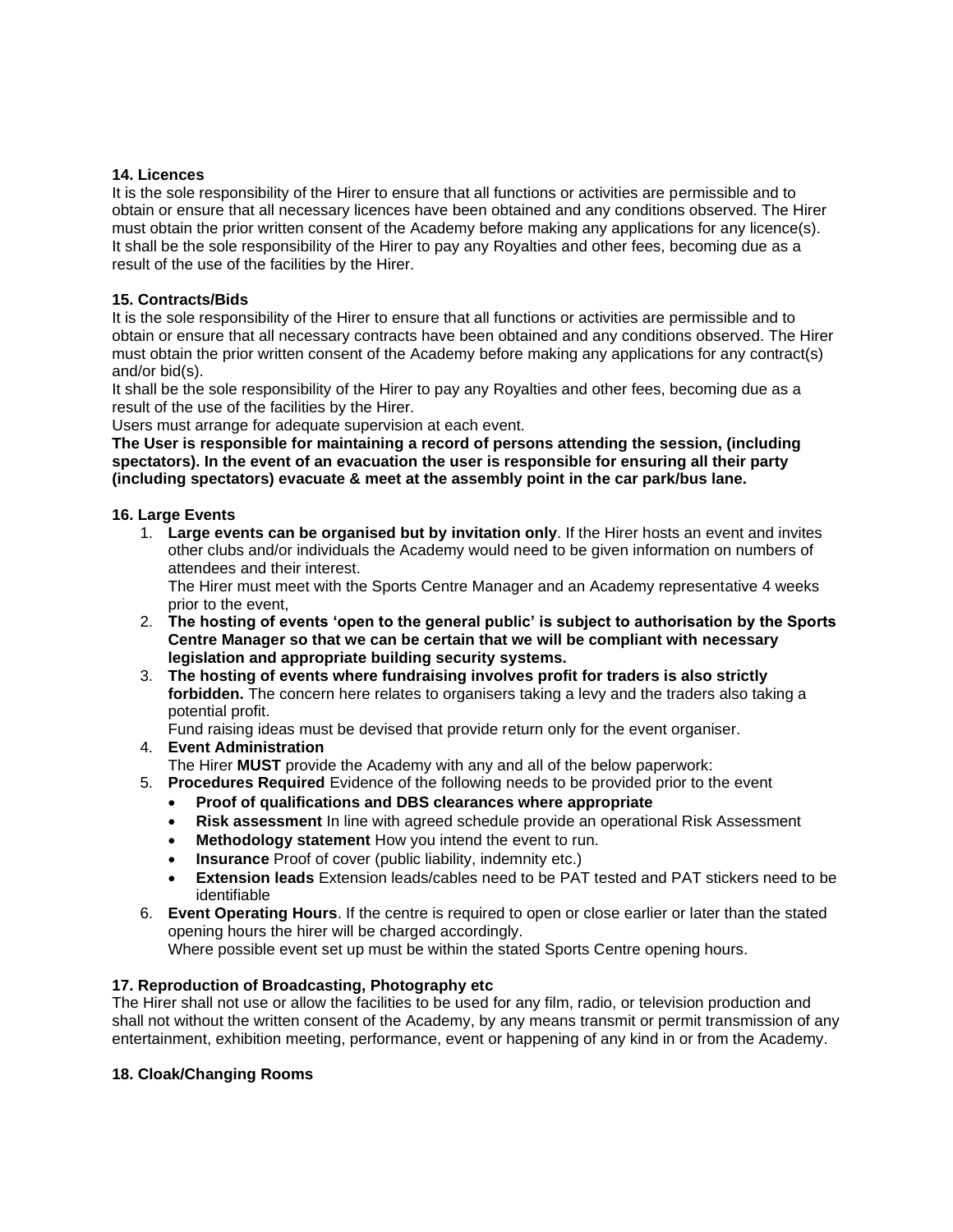Use of cloak/changing rooms is entirely at the Hirer's risk and the Academy shall not be liable for any loss or damage however incurred arising from the use of the cloakroom, and the Hirer shall indemnify the Academy in respect of all costs and claims arising from the use of cloakrooms.

• Where the changing rooms are hired for the purpose of a football fixture you will have access for 30 minutes prior to and after the match. No personal belongings are to be stored in the changing rooms during the match and they must be left in an acceptable state. The "home" team will be liable for the "away" teams changing room if anything is broken or if it is left in an unacceptable state and a charge of £15 will be issued to cover any extra cleaning costs or an invoice sent to cover the cost of broken items and or any repair work that may need to be carried out.

### **19. Vending Services**

A range of hot drinks and water will be on sale in the reception area.

• **Alcohol.** The sale or consumption of alcohol is strictly forbidden at any time in the Centre.

#### **20. Sale of Goods**

The Hirer shall not without the previous written consent of the Academy sell or exchange or permit the sale or exchange in the facilities of any goods of any kind, save for merchandise, tickets or programmes relating to the event for which the facilities have been hired.

#### **21. Damage**

The Hirer shall be responsible for any damage done to the facilities and access ways, and any furniture, equipment, fixtures and fittings and any property of the Sports Centre during the time the facilities are hired. If any damage does result or if any items owned by the Academy are lost or subsequently found to be missing, the expense of making good, repairing or replacing the article shall by paid by the Hirer to the Academy on demand.

All facilities and equipment in use will be subject to a daily check, by the Zara Staff and the Hirer will sign the "signing in" book as they enter the building to denote that they are all in working order.

All hirers are advised to check the facilities and equipment before the commencement of their activity if they are concerned with any aspects report it to the Zara Staff.

#### **Use of the car park facilities are at the owner's risk.**

# **22. Property**

The Academy and Sports Centre will not be responsible for the safe custody or for loss or damage, however caused, to any property of the Hirer or of any other person on the Academy premises, arising directly or indirectly from the Hire of the facilities.

The Hirer shall at the conclusion of each period of hire remove all property brought on to the Sports Centre premises by the Hirer or any other person on his behalf unless prior written consent of the Academy to store such property is obtained.

All property stored in the Sports Centre will be subject to the yearly G.E.M.S inspection (carried out in August), anything found to be faulty or condemned must be repaired as quickly as possible or removed within 48 hours. There will be an additional cost linked to storage and G.E.M.S checks. Any such property that has not been removed after a reasonable time has elapsed after the Hirer has been advised to remove the property may be disposed of as the Academy think fit.

# **23. Equipment**

#### **The Hirer shall ensure that any equipment used in connection with such provision is safe, free from defects, and suitable for the purpose**.

The Hirer shall ensure that all equipment mentioned in the contract is used correctly and the Hirer shall pay to the Academy the replacement cost of any equipment which is lost or made incapable of efficient use and the Hirer will indemnify the Academy in respect of all costs and claims arising out of the Hirers negligent or misuse of equipment.

#### **24. Declaration of Risk**

In the event of any claim being made by any person or persons in respect of

- Death or personal injury damage
- Loss or damage to any property arising from or in connection with the hiring